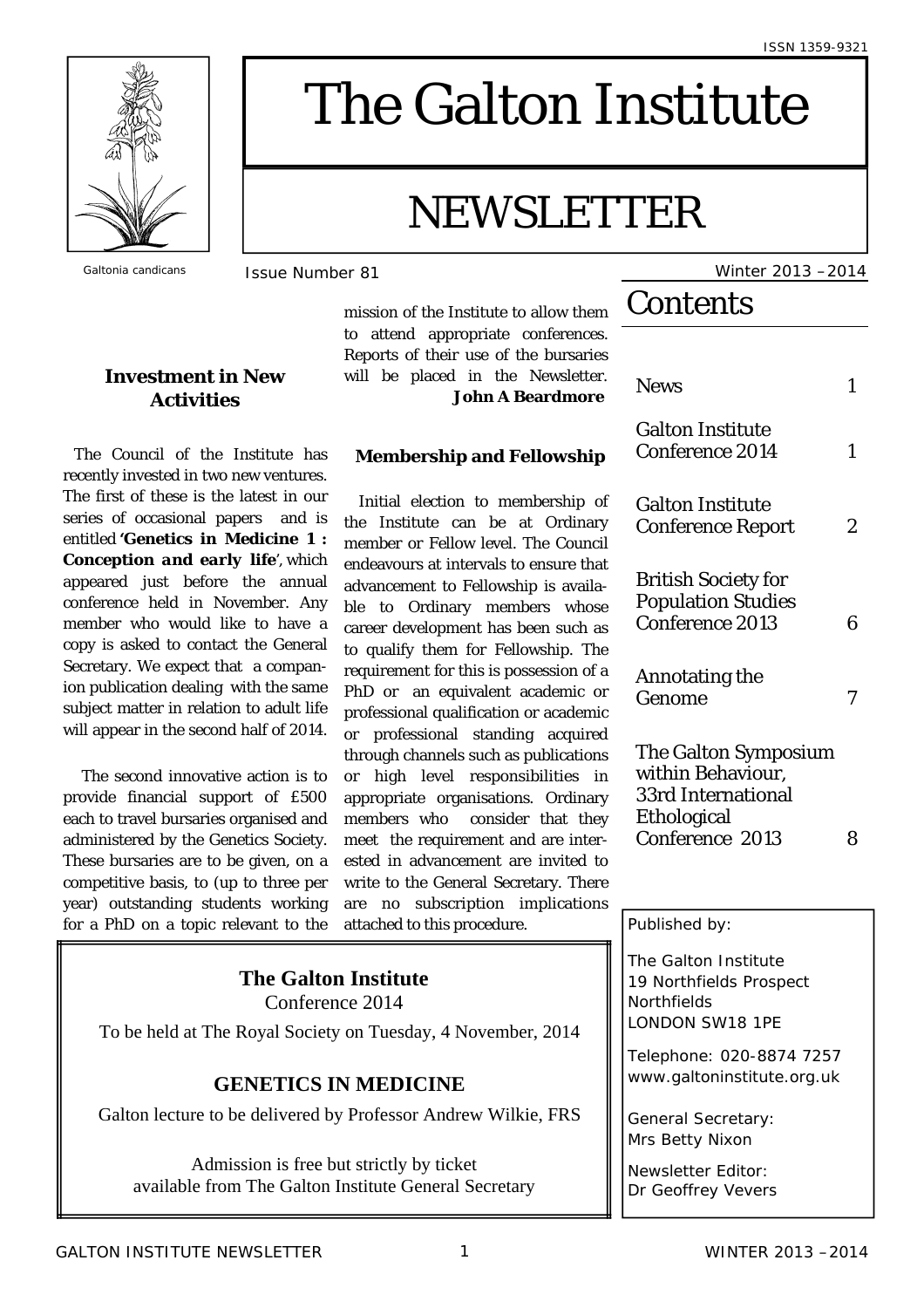### **Galton Institute Conference 2013**

### **Insect and zoonose genomes and human health**

### *Report by*

*Dr Geoffrey Vevers (morning report) and Professor David Galton (afternoon report)* 

 The annual conference of the Galton Institute held at The Royal Society on Wednesday 6th November 2013.

#### **MORNING SESSION:**

**Dr Allan Spradling**, Carnegie Institute of Washington *Using Drosophila to characterise the physiology and stem cell biology of the insect* 

Drosophila has a rapid generation turnover and has been widely used in research in this case to examine the way the gut is maintained and the results may be extrapolated to other species.

 Dr Spradling explained that the midgut has about 18000 enterocytes which are maintained by about 800 stem cells; in the adult fly a few enterocytes maintain the ability to become stem cells under the stimulation of toxins or parasites. Neither the hindgut nor the Malphigian tubes have stem cells; they react to injury by becoming polyploidal. He demonstrated that polyploidal cells can divide mitotically; these polyploidal mitoses are subject to errors



Dr Allan Spradling

which can be advantageous in producing diversity.

He commented that these observations may be of relevance to mammalian repair and that methylation is an 'add-on' to stabilize states in some plants and mammals.

**Dr Frank Jiggins** of the Department of Genetics, University of Cambridge

*The evolution of disease resistance in insects*

 The genetics basis of variation in susceptibility to infections can be studied by assessing interactions between Drosophila and viruses as well as mosquito-filarial nematode infection. Insights into the interaction between insects and viruses

have identified common polymorphisms in a small number of genes, with major effects on resistance. This simple genetic basis is the result of strong selection driving major-effect resistance alleles to an intermediate frequency.

 Bacterial symbionts also affect these interactions. Many species of Drosophila contain heritable *Wolbachia* bacteria which protect them against infection by RNA viruses. Shifts in susceptibilities can be caused by symbionts rapidly invading populations; the level of antiviral protection depending upon the density of the symbiosis.

 Insects carrying high symbiont densities tend to survive less well



Dr Frank Jiggins

than others in the absence of infection, but survive the infections which may kill the non-carriers.

**Professor Dominic Kwiatkowski**, Wellcome Trust Sanger Institute, Cambridge and the Wellcome Trust Centre for Human Genetics, Oxford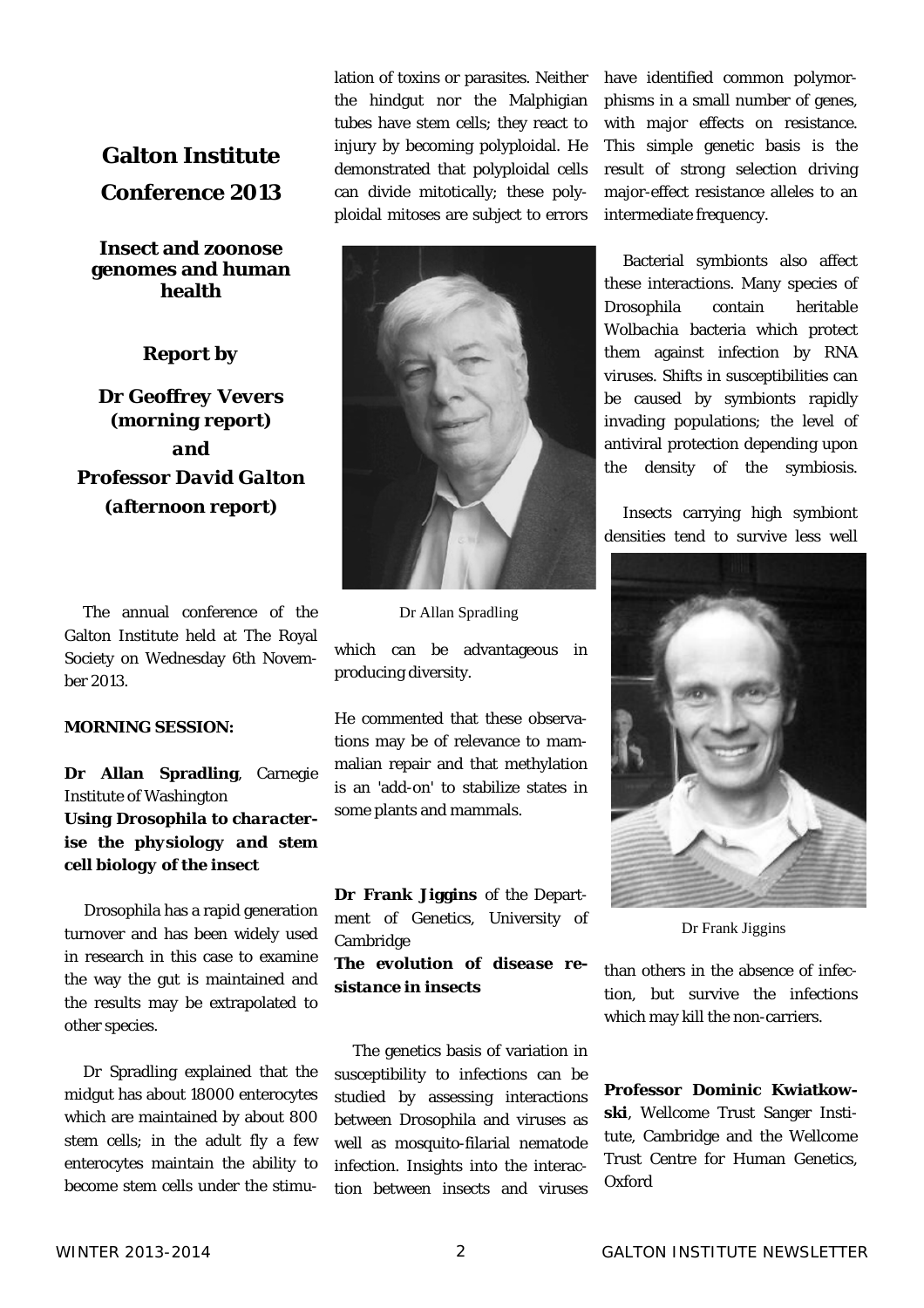## *ia: host, parasite and vector*

 Global partnerships and public *drug efficacy and resistance* health interventions aim to eradicate malaria, but because of drug resistance this will have to be by a combination of drug therapies and insecticides. *Plasmodium* species reproduce every 48 hours producing 1010 new parasites and the mutation rate is 10-9, thus one mutation every 2 days is to be expected. There is also a high rate of non-allelic recombination.

 The surfin genes have been widely investigated; 25 times as many single nucleotide polymorphisms (SNPs) are found in African parasite populations than in South-East Asia so the major variance is in Africa with much transmission. Demographic processes drive variance more than evolution and recombination. Pararasitic polymorphism affects the development of drug resistance therefore polymorphic markers can indicate where drug resistance is developing. Professor Kwiatkowski also reminded us that genetic variations in the human populations affect their response to disease.



### *Population genomics of malar-***Professor David Horn**, College of Life Sciences, University of Dundee *Decoding anti-trypanosomal*

 Human African Trypanosomiasis is caused by *Trypanosoma brucei* and is usually fatal if untreated. It is transmitted by the tsetse fly whose range limits the disease to sub-Saharan Africa. The disease in livestock, nagana, has an economic cost of about US \$5 billion a year. Increasing resistance makes the



Professor David Horn

acid transporter AAA6. Suramin, another high molecular weight and highly charged drug, is taken up via receptor ISG75 mediated endocytosis. They were also able to demonstrate that the longknown melarsoprol-pentamidine cross-resistance is caused by the loss of function of an aquaporin (AQP2). Recently it has been shown that AQP2 mutation is involved in melarsoprol resistance in Sudan and the Democratic Republic of Congo, affecting about 30% of patients.

 RNA interference target sequencing will have further applications.

### **AFTERNOON SESSION: Reported by David Galton**

### **The Galton Lecture 2013**

**Professor Jules Hoffmann,**  CNRS Strasbourg, University of Strasbourg

*The Drosophila host defence: a paradigm for innate immunity* 

traditional treatments even less effective.

 Professor Horn and his team for genome-scale phenotype screenresistance were found.

Professor Dominic Kwiatkowski eflornithine was taken up by the the animal kingdom.

developed RNA interference libraries awarded the Nobel Prize for Mediing. They then developed RNA work on innate immunity. So we interference target sequencing for were very honoured to have him as high-throughput phenotype screen-our Galton Lecturer this year. He was ing using these libraries. Initial in the unique position of being able validation for over 1000 potential to tell us from first-hand experience drug-targets was achieved and over how the field of innate immunity 50 genes linked to drug action and started in the 1990s, its develop- They showed that the amino acid of this type of immunity throughout Professor Jules Hoffmann was cocine or Physiology in 2011 for his ments and setbacks over 20 years, leading to the universal recognition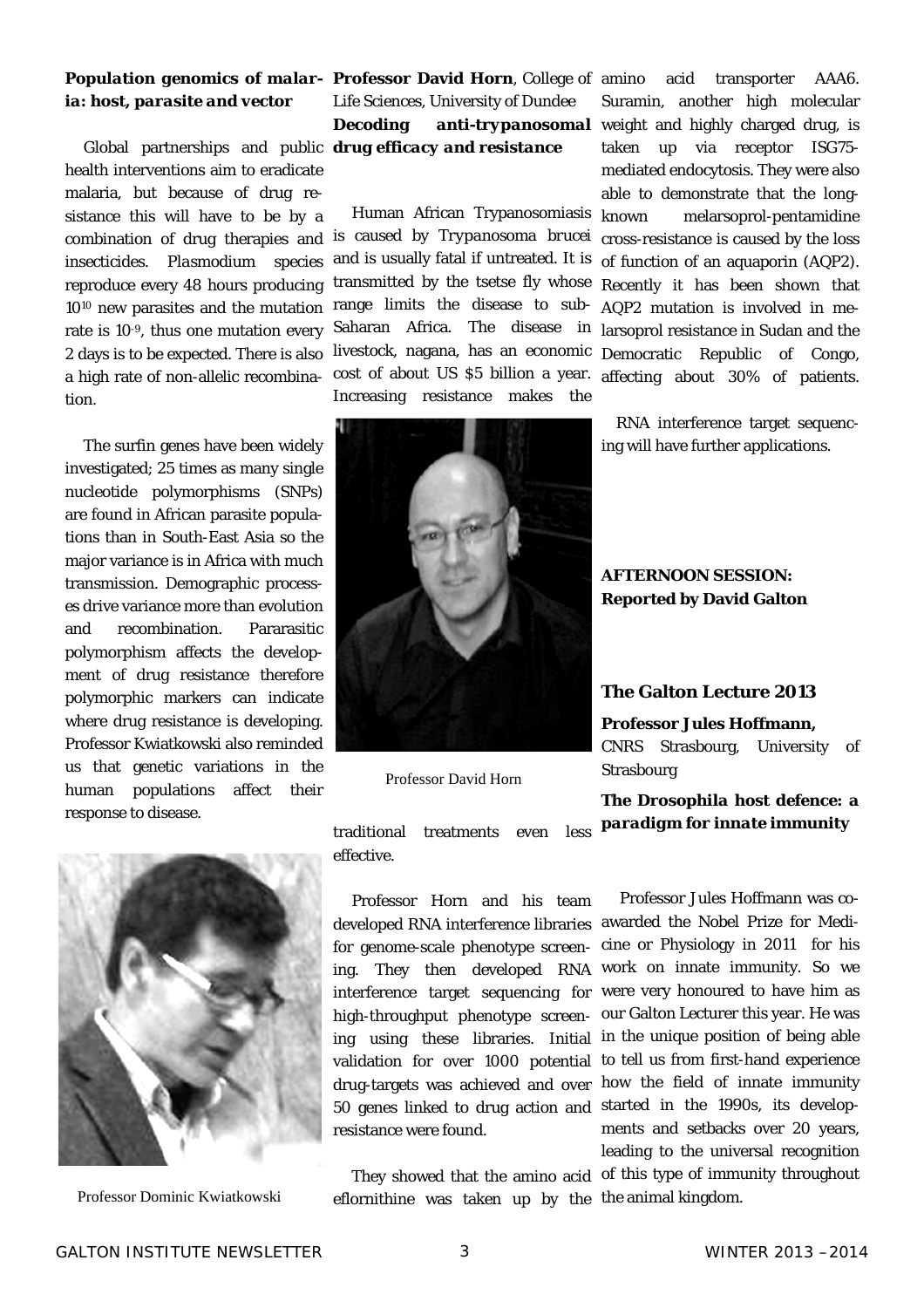He started by explaining why he induce up to 100 genes. chose to start with insects, particularly Drosophila. Insects comprise arises as to the nature of this re-the products of host tissue breakbine with receptors, the peptidogly-therapeutic potentials here. can recognition proteins (PGRPs), which after degradation combine with Spaetzle proteins for binding to transmembrane receptors, the Toll proteins. This activates an intracellular signalling cascade producing NFkB. There are response elements to NF-kB at enhancer loci on at least 7 nuclear effector genes that make bactericidal polypeptides such as drosomycin, diptericin, etc. The diptericin gene was one of the first to be cloned and found to have the NFkB response elements; many of the others have subsequently been cloned. The evidence for the involvement of Toll receptors comes from studies of fly mutants that render the flies very susceptible to fungal and bacterial infections.

 Homologues of the Drosophila immune system are found in humans. Some of the fly antimicrobial peptides e.g. drosomycin, are found on human exposed epithelial surfaces including the skin, eye, mouth, and urogenital system. Human homologues of the Drosophila Toll proteins are also found as a family of up to 7 distinct variants. As in Drosophila they are transmembrane proteins with intracellular domains that activate NF-kB, which in turn can

80% of all living species, they destroy receptor 4 has been elucidated and in average ~30% of our crops, and shown how it binds to lipopolysac-enjoyable and instructive lecture and ~30% of humans suffer from infec-charides (LPS). Professor Hoffmann we were all delighted that Professor tious diseases transmitted by insects. raised the interesting idea that not Hoffmann had taken the time to But insects are quite resistant to only molecular products of infection come to London to deliver it. infections themselves. The question can bind to Toll receptors but also sistance. The story unfolds over 20 down could too, and so contribute to years of research and the final autoimmune disease by activating picture emerges that the products of the cytokine system. He did not bacterial or fungal infections com-overlook the fact that there may be The detailed 3-D structure of Toll

varying degrees of complexity. food supply and the shape of conti-



Professor Jules Hoffmann

dicer2 in flies make them very vulnerable to viral infections.

This closed an exceptionally

### **Professor Francois Balloux**, University College London *Reconstructing epidemics and outbreaks of human pathogens using genetic sequence data***.**

 When did the innate immune data to investigate the spatial genetic system evolve? Components of the epidemiology of humans and human system (Toll receptors, cytokine pathogens. He aims to test for signalling pathways and effector possible targets of natural selection genes to make bacterocidal proteins) in the genome by reconstructing the have been found in all the animal spread of our ancestors around the kingdom from molluscs, fishes, globe in unprecedented detail, taking reptiles, birds, mammals etc. with into account past changes in climate, However the response to viral nents. By knowing how and when infections in Drosophila uses a people got to different parts of the different pathway involving RNAi, world he will be able to distinguish dicer2 and RISC. Thus knockouts of which genetic variants have geo- Professor Balloux is using genomic graphic distributions too extreme to be the results of chance effects, and thus have been likely targets for natural selection.

> As examples of the use of sequence data to reconstruct past demographies of populations, he gave an introduction to the field of 'viral phylodynamics', which is the application of molecular phylogenetics specifically oriented at estimating demographic parameters of viral outbreaks and epidemics. Typical questions that are addressed in the field include the time and geographic location of an epidemic, which often represents a host jump into the human population, as well as the rate at which the pathogen population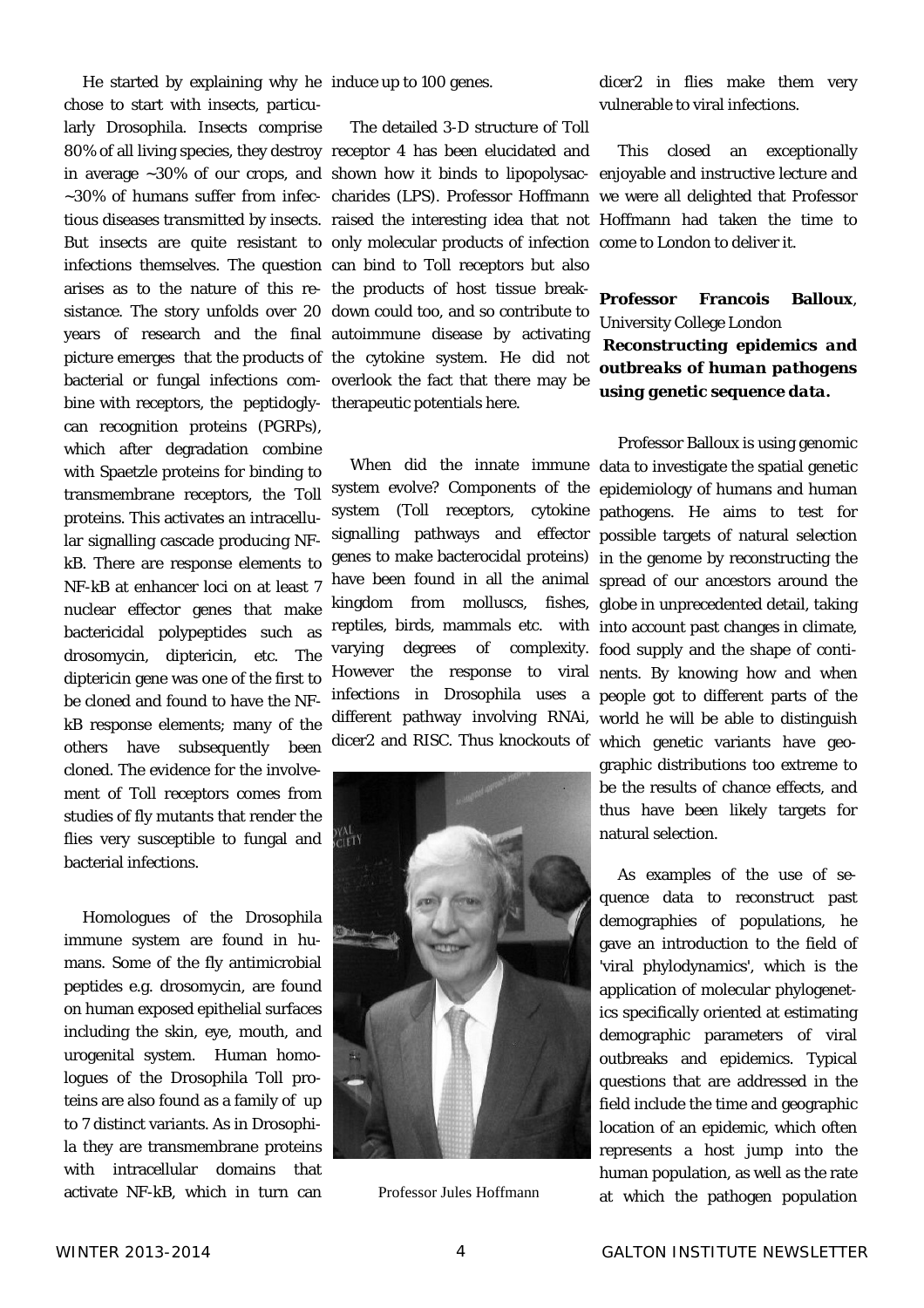expanded.

 He illustrated these techniques by showing analyses performed on the 2009 H1N1 flu pandemic. These included the earliest estimates on the time of the host jump into humans based on the first 11 partial sequences available at the time, as well as a reconstruction of the ancestry of the eight genes of the 2009 H1N1 virus through its three hosts, human, chicken and pigs.

 He then showed the same tools could be applied to bacterial infections. Using similar demographic modelling he showed how the most common UK nosocomial strain of MRSA (methicillin resistant staphylococcus aureus) emerged, evolved and spread through hospitals in the UK and could trace its likely origin to the



Professor Francois Balloux

neighbourhood of Birmingham in the mid-eighties.

 He then considered past plague epidemics including the Justinian Plague of (AD 541-542), the Black methods. He quoted as proof-of-

there has been an ongoing debate struction. whether the different pandemics were caused by Yersinia pesti. However, recent progress in ancient DNA sequencing has now produced complete Y. pestis genomes from remains of people who had died during the Black Death. This demonstrates that Y. pestis was indeed the agent of previous plague pandemics and allows assigning modern plague samples as descendants of different previous plague pandemics.

**Professor Andrea Crisanti,**  Imperial College London *Controlling vector borne disease through genetic manipulation: its application to malaria.* 

 Malaria is still a major health problem. Although many non-tropical countries have eradicated the disease, in the tropics 225\*106 people were infected and 781,000 deaths occurred in 2009. This is despite the fact that 11 countries in Africa have reduced their infection rates by  $\sim 50\%$ . The major methods of control have been the use of insecticides and mosquito nets. In non-tropical countries the main methods of case detection, antimalarial drugs, insecticides for vector control and environmental changes such as swamp drainage have all but eradicated the disease.

Death (14th century) and the Third concept the eradication of the cassava Group). Professor Crisanti is now advocating a new approach, that is to knock out the wild type Anopheles mosquito (causing ~80% of all malaria cases) using biological/genetic engineering

Pandemic (1855-1959). He acknowl-mealy-bug by importing the wasp edged the difficulty of reconstructing Apoanagyrus lopezi that lays its eggs such old events using modern ge-in the mealy-bug, so protecting up to nomic samples alone, in particular as 80% of the cassava crop from de-

> The idea for malaria is to manipulate the whole mosquito population by releasing a genetically engineered fly that after mating would render the wild type mosquito infertile. He uses a DNA restriction endonuclease gene introduced onto the X chromosome to produce transgenic flies. These flies when mating with their wild counterparts due to the endonuclease will destroy the X chromosome and so render their offspring infertile; eventually the whole population will crash as males after about 12 generations. He gave the technical details how to make the transgenic fly and has some preliminary data that this works in laboratory fly colonies using transgenic flies and normals. He is also trying to use the Y chromosome as the vehicle for the restriction endonuclease.

> An interesting discussion ensued on the practicality of this idea and whether the use of a lethal transposon might be a more efficient approach; others considered these elements are too mobile and unstable for use in natural populations. Either way the use of a genetically engineered fly to destroy the wild type fly is a novel approach to an urgent problem related to world health.

> The meeting was organised and chaired by Professor **Gordon Ferns** (University of Brighton), Professor **Timothy Cox** (University of Cambridge), and Dr **Branwen Hennig**  (MRC International Nutrition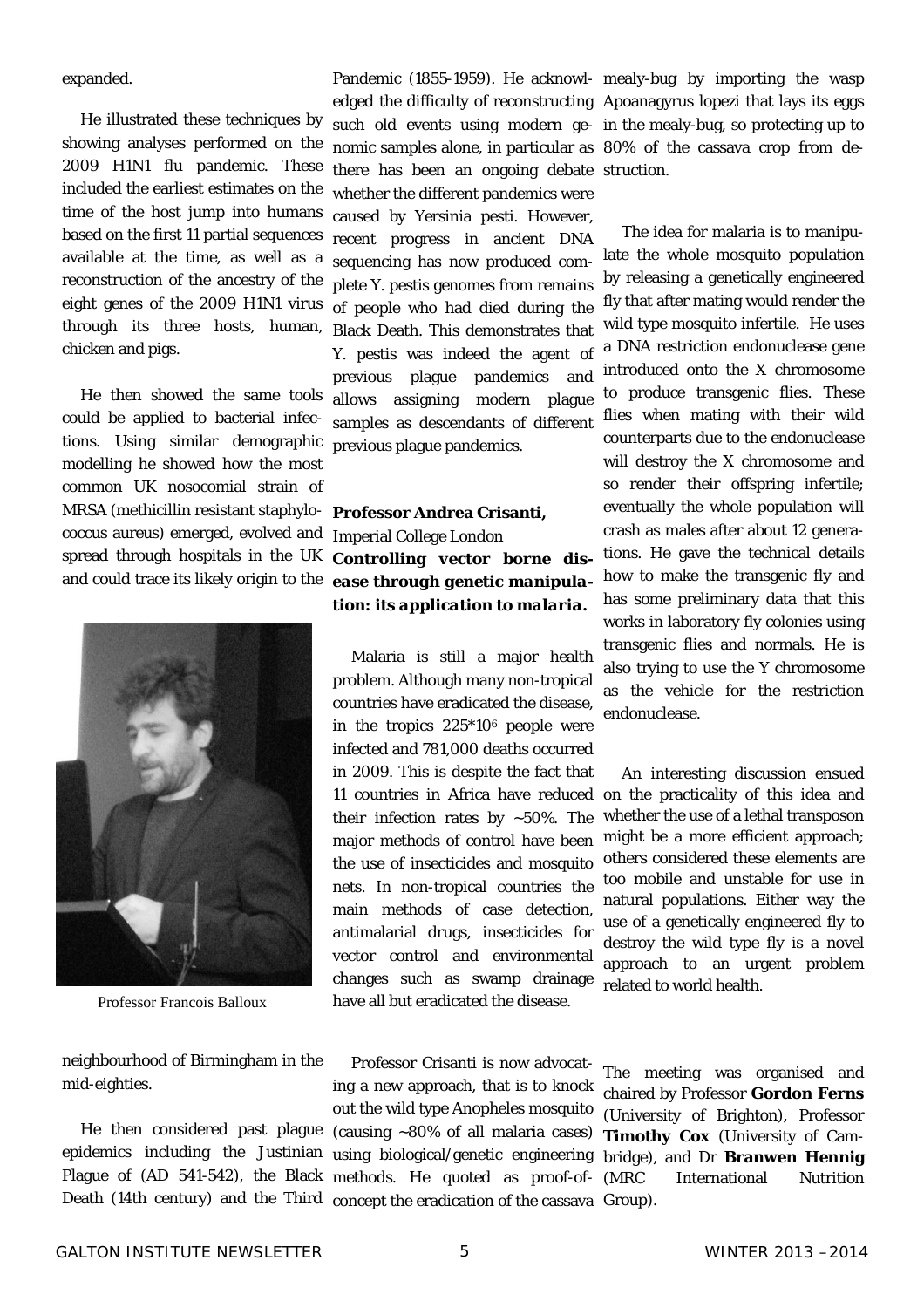### **British Society for Population Studies**

### **Annual Conference 2013**

 We report another very successful annual conference, with two distinguished plenary speakers and 154 submitted papers presented over the two full days of the conference. Over 250 people travelled to Swansea to attend. Special mention should be made of the poster session, with a record 55 posters on display.

 This year also saw more workshops and special sessions: a workshop on the "application of multilevel modelling*"*; a training session on "studying pathways between social and biological factors using modern causal inference methods: an example using data from the ONS Longitudinal Study"; a *CeLSIUS: joint hands-on training session for the 3 UK Census Longitudinal Studies;* a local government training session; a *Scottish Beyond 2011 workshop* and, last but by no means least, a career mentoring breakfast organised by the BSPS postgraduate student representative, Julia Mikolai. BSPS is very grateful to all who gave their time and expertise to bring these special sessions to Conference.

 The BSPS website at www.bsps.org.uk has the full Conference programme with abstracts, available to download as a PDF. BSPS would also like to take this opportunity to thank the **Galton Institute** for their invaluable financial support again in 2013. This helps to defray the costs of plenary speakers' expenses and bursaries for student members.

**Respond to Fertility and Ageing?** 

 The first plenary of the BSPS 2013 conference was given by Professor Mary Daly. She gave an overview of family policy models and their association with fertility, with the complexity of the linkages between policy and behaviour highlighted throughout. Despite improvements in data (notably via longitudinal studies) and the development of more sophisticated techniques of analysis, there remains a lack of consensus about the effect of policy on fertility, including questions concerning the direction of association and causal mechanisms.

 The talk opened with a description of two common models of social policies, traditional ('sledge-hammer') and contemporary ('work-family balance'), and used case-studies from Europe to illustrate and compare features of these approaches.

 The second part of the plenary focused on recent changes in family policy in the United Kingdom, firstly under New Labour and now under the Coalition government, comparing these policies to each other and as departures from the models of policy described in the first section of the plenary. As a result of state overhaul, support to families is a low priority currently in the UK. The UK has relatively high fertility in the European context, raising questions such as: Whether the fertility impacts of the current regime will be seen in the future? Does policy matter for fertility? and Do other routes to high fertility exist?

 Whilst this plenary focused on the topic of fertility, it highlighted points

**Plenary 1: Professor Mary Daly, concerning the complexity of analy-**University of Oxford - Family Policy sis in making causal inference and in the UK and Europe: Does it the role of research in informing and evaluating policy issues relevant to many areas of demographic study.

> **Plenary 2: Professor Monica Das** Gupta, University of Maryland -Demography, Gender and Kinship **Systems: Perspectives from Asia**

> Professor Monica Das Gupta presented her thought-provoking work which focused on the demographic implications of various types of kinship systems.

> She began by pointing out that many aspects of kinship systems including forms of marriage, inheritance and household formation and residence have considerable bearing on demographic outcomes. Whilst acknowledging that rigid systems may offer more social protection than other kinship systems, and that there is much variation between patrilineal systems, Das Gupta highlighted the demographic repercussions of rigid patrilineal systems in terms of marriage, childbearing and regulation, particularly focusing on its implications in terms of health outcomes for women and children.

> She noted that rigidly patrilineal systems marginalise women as they are largely excluded from their parental home and are granted low autonomy in their husband's home. Women's low position in the social structure, particularly young married women, exposes them to elevated risks of ill-health and mortality. Using data from Pakistan she demonstrated that there are gender differences in the probability of consulting a doctor if ill and that within households less is spent on healthcare for women in comparison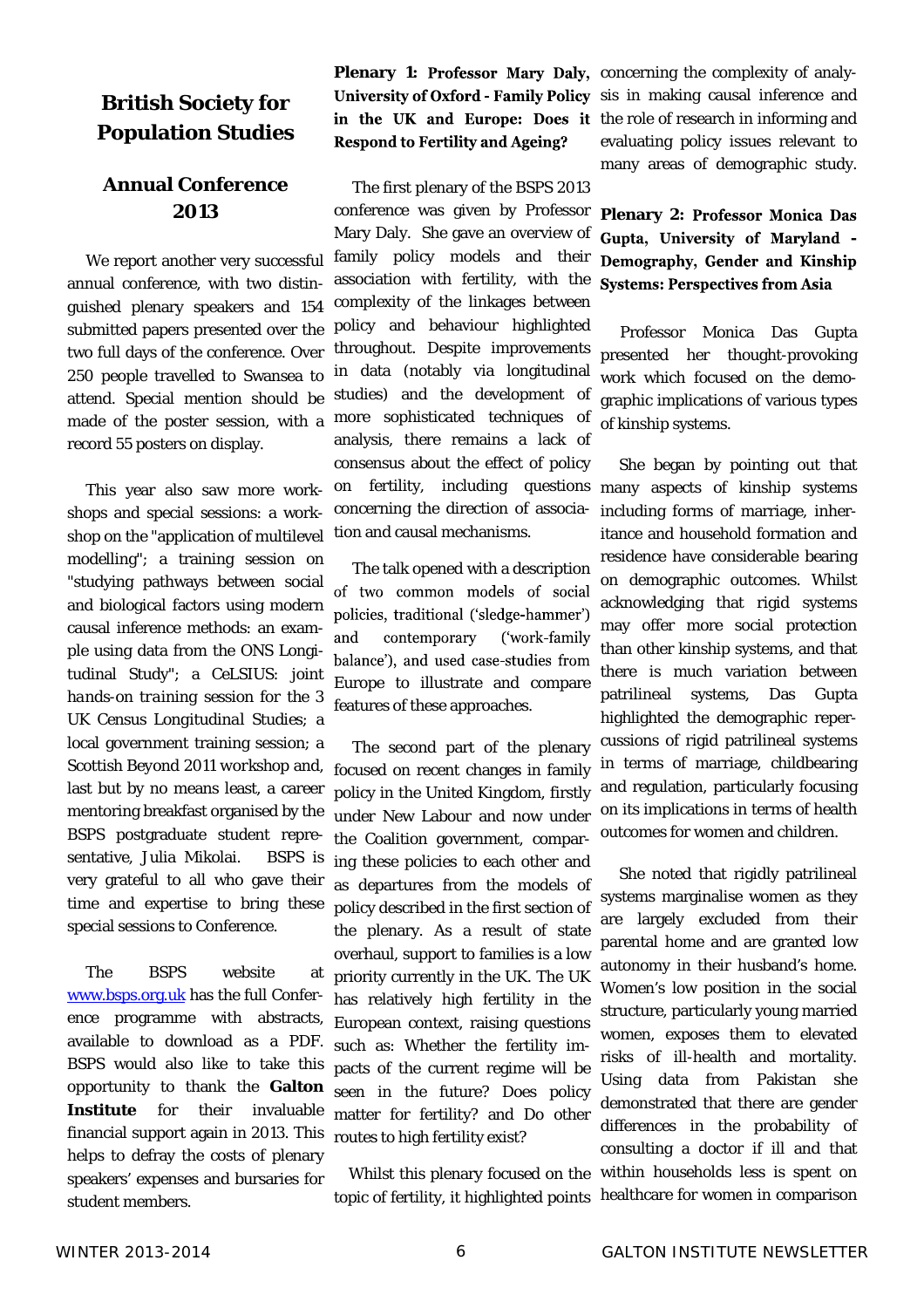to men. She also highlighted that spondence with kinship systems.

### **Annotating the Genome**

### **Annual meeting of the Bloomsbury Centre for Genetic Epidemiology and Statistics, in conjunction with the South of England Genetic Epidemiology Group**

 The Bloomsbury Centre for Genetic Epidemiology and Statistics (BCGES, http://bcges.lshtm.ac.uk) is a joint Research Centre of University College London (UCL), the London School of Hygiene and Tropical Medicine (LSHTM) and Birkbeck, University of London. In 2013 its annual scientific meeting was held in conjunction with the South of England Genetic Epidemiology Group, an ad hoc colloquium of researchers from institutes in London, Cambridge, Oxford, Bristol, Cardiff and elsewhere. The meeting, on the theme of "Annotating the Genome", was held at LSHTM with the support of the Galton Institute on 11 June 2013.

 The publication of results from the international ENCODE consortium in late 2012 (http:// www.nature.com/encode/) was a major scientific event, revealing biological functions of large portions (up to 80%) of human DNA. This knowledge has the potential to transin starting to explain the mechanism Bioinformatics Institute) gave an in-ical Medicine

rigid patrilineal systems limit the noting that, whilst kinship systems Asia. potential for adult daughters to help are persistent, there are key examtheir parents, as for example contact ples of state intervention altering with parents is limited after mar-kinship systems (for example South riage, and that this may encourage Korea and China) and by observing sex selection: son preference evi-that norms appear to be changing in denced by child sex ratios in demo-the context of increased urbanisation graphic data show a striking corre-and education. This is for example evident through falling sex-selection

> ments for complex diseases. Cur-regulation. Ben Fairfax (Oxford) denew knowledge are in their infancy. genetic determinants of induced incontext of our local research.

> proceedings by reviewing genome-showed that an epigenetic profile wide association scans of infectious could be a highly accurate marker for diseases, showing how some results age, and that by modifying some epiwere shared by non-communicable genetic marks, cells could apparently diseases such as Crohn's disease, and be rejuvenated *in vitro*. Unfortunatespeculating how such diseases may ly, applying these techniques to make be triggered by infectious agents. humans immortal is not Andrew Smith (UCL) then described anticipated. a technique, FAIRE, for identifying regions of open chromatin within genomic segments associated with delegates who welcomed the range of disease; variants within such regions topics covered. Many delegates reare more likely to be functionally in-marked that they knew little about volved in disease. Ruth Lovering the subjects presented, which led to (UCL) gave an overview of the Gene rather brief discussions following Ontology, a curated database of gene some of the talks, but the opportunifunction that is useful for interpret-ty to learn about these new areas was ing the results of genetic association widely appreciated. The day ended studies. Emma Meaburn (Birkbeck) with a drinks reception that was enclosed the morning by describing thusiastically attended. how DNA methylation is widely driven by sequence variation but can be specific to tissue types such as brain **Frank Dudbridge** PhD and blood.

form genomics research, for example After lunch, Ian Dunham (European London School of Hygiene and Trop-

Professor Das Gupta concluded by in many settings in East and South

**In 2014** BSPS will be at the University of Winchester for its annual conference, with the call for papers to be issued in early January 2014. BSPS hopes to see you there.

of disease markers found by genome-depth description of the ENCODE wide association scans, which ulti-project and presented some of its mately will lead to improved treat-findings on tissue specific signals of rently, however, efforts to exploit this scribed the identification of novel The meeting aimed to publicise the nate immune responses in human early thoughts of leaders in this field primary monocytes. Leo Schalkwyk and to open up discussions on how (Kings College London) presented best to exploit this knowledge in the work on DNA methylation analysis in Martin Hibberd (LSHTM) opened (Queen Mary University of London) brain tissue of Alzheimer's disease patients. Finally, Vardhman Rakyan

The meeting was attended by 120

Reader in Statistical Genetics and Epidemiology,